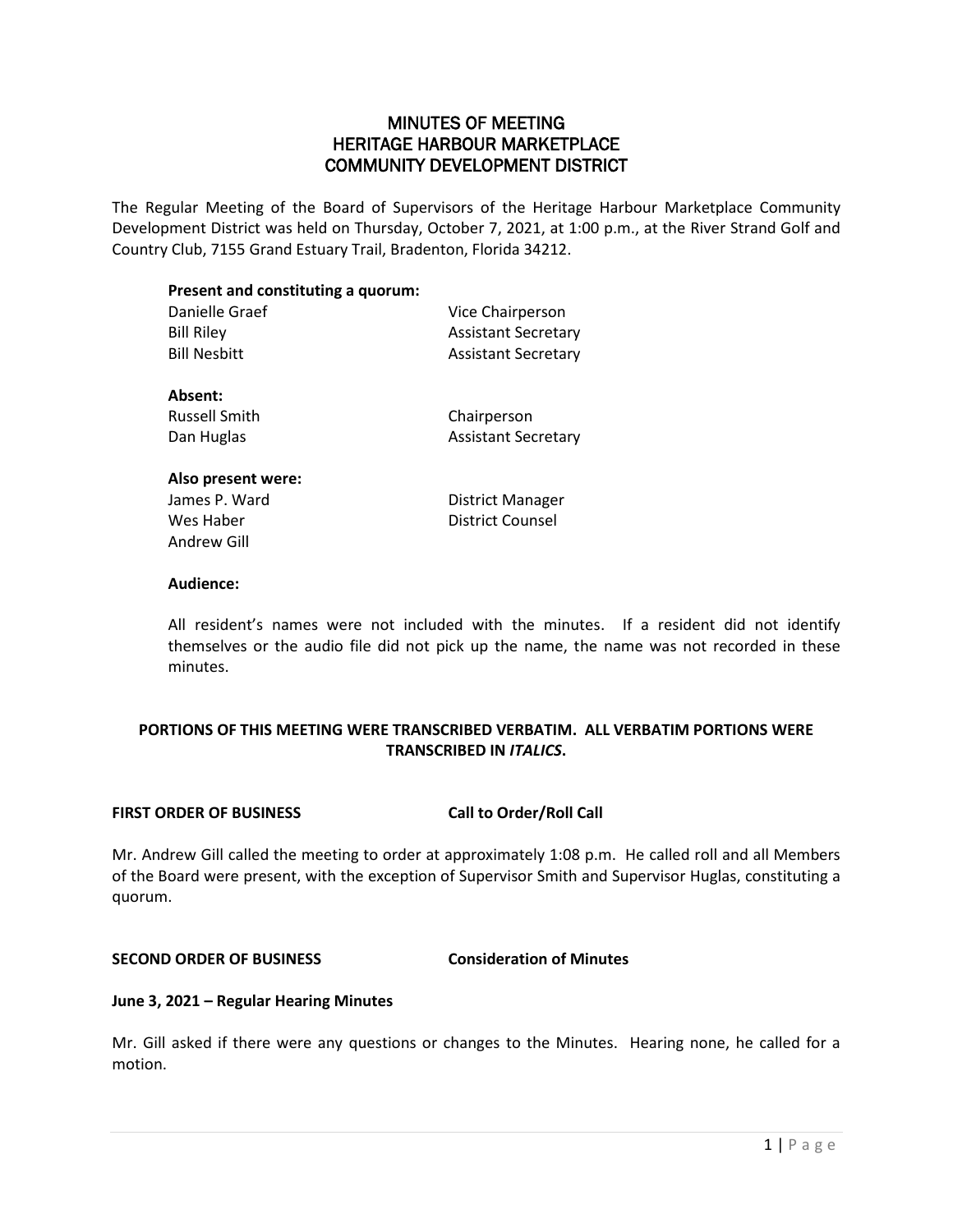**On MOTION made by Ms. Danielle Graef, seconded by Mr. Bill Nesbitt, and with all in favor, the June 3, 2021, Regular Meeting Minutes were approved.** 

**THIRD ORDER OF BUSINESS Consideration of Resolution 2022-1**

**Consideration of Resolution 2022-1, a Resolution of the Board of Supervisors of the Heritage Harbour Marketplace Community Development District Approving Conveyance of Right-Of-Way For Port Harbour Parkway; (i) Authorizing District Staff And The Chairman To Review, Revise, And Execute Deed To Effectuate Conveyance; (ii) Authorizing District Manager To Execute Affidavit Of Ownership And Encumbrances**

*Mr. Ward: Resolution 2022-1 is related to the conveyance of the right-of-way for Port Harbour Parkway. Just briefly, Port Harbour Parkway is a constructed roadway within the District itself. It has been there for a number of years. It was always intended to be turned over to Manatee County for eventual ownership, operation, and maintenance. That obviously has never been done. I was recently contacted by the County and asked if the district would be in a position to turn this over to them, which I gladly said, of course we would be happy to give you a road that you were supposed to own. The Resolution does nothing more than authorize the transfer of the conveyance of that road and right-of-way over to Manatee County.* He asked if there were any questions; hearing none, he called for a motion.

> **On MOTION made by Mr. Bill Riley, seconded by Ms. Danielle Graef, and with all in favor, Resolution 2022-1 was adopted, and the Chair was authorized to sign.**

#### **FOURTH ORDER OF BUSINESS Staff Reports**

**Staff Reports**

**I. District Attorney**

No report.

**II. District Engineer**

No report.

#### **III. District Manager**

- **a) Financial Statement for period ending May 31, 2021 (unaudited)**
- **b) Financial Statement for period ending June 30, 2021 (unaudited)**
- **c) Financial Statement for period ending July 31, 2021 (unaudited)**
- **d) Financial Statement for period ending August 31, 2021 (unaudited)**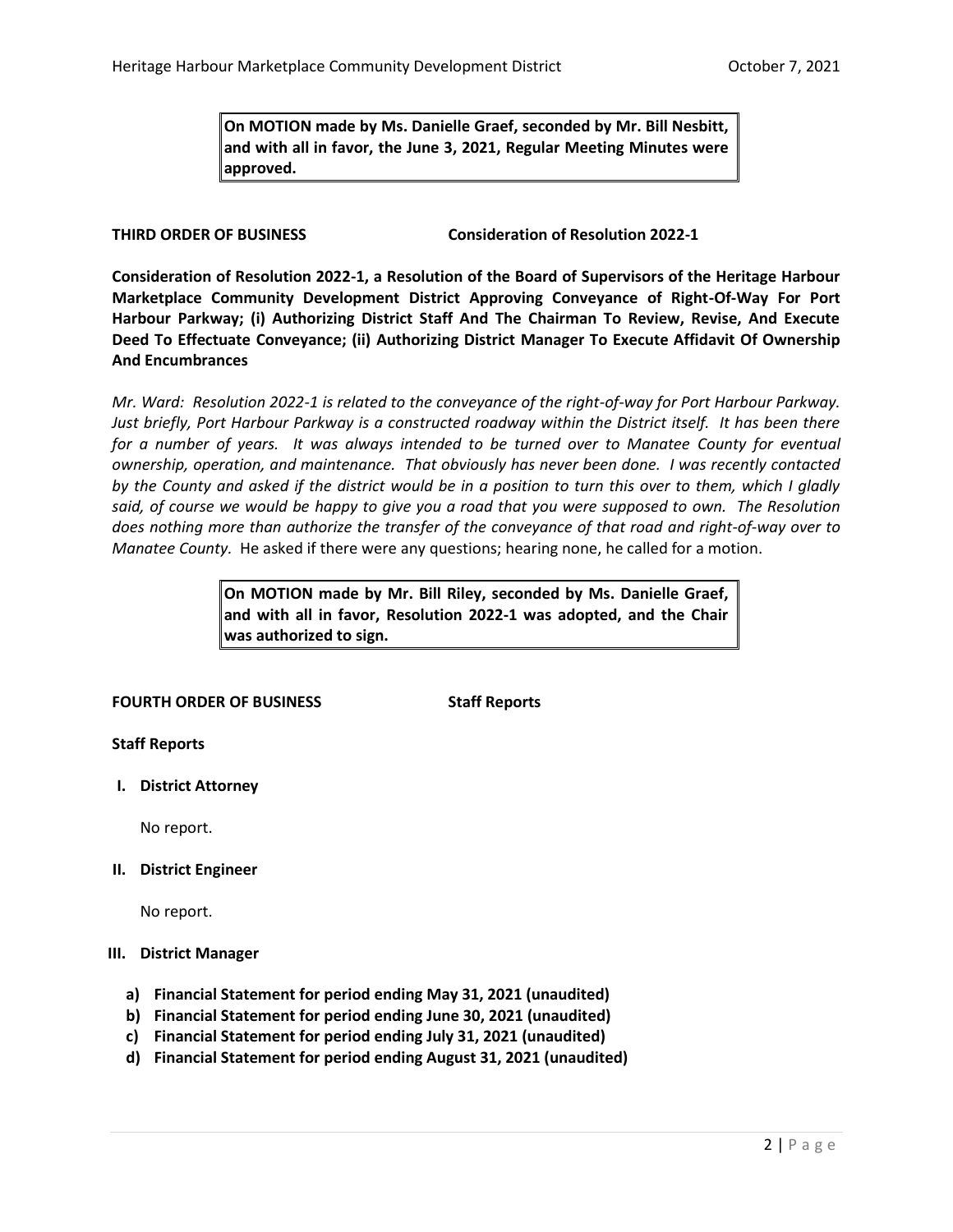No report. Mr. Ward asked if there were any questions regarding the financial statements; there were none.

**FIFTH ORDER OF BUSINESS Supervisor's Requests and Audience Comments**

Mr. Ward asked if there were any Supervisor's requests; there were none.

He asked if there were any audience questions or comments; there were none.

**SIXTH ORDER OF BUSINESS Adjournment**

Mr. Ward adjourned the meeting at approximately 1:13 p.m.

**On MOTION made by Mr. Bill Riley, seconded by Ms. Danielle Graef, and with all in favor, the Meeting was adjourned.**

**ATTEST: Heritage Harbour Marketplace Community Development District**

**\_\_\_\_\_\_\_\_\_\_\_\_\_\_\_\_\_\_\_\_\_\_\_\_\_\_\_\_\_ \_\_\_\_\_\_\_\_\_\_\_\_\_\_\_\_\_\_\_\_\_\_\_\_\_\_\_\_\_\_\_\_ James P. Ward**<br>James P. Ward, Secretary<br>Ire: RUSSELL SMITH

**Signature:**  $\frac{\Lambda \mathcal{U}_{\mathsf{U}} \cup \mathcal{U}_{\mathsf{U}} \cup \mathcal{W}_{\mathsf{I}} \cup \mathcal{W}_{\mathsf{I}}}{\text{Russell Smith (Feb 3, 2022 13:12 EST)}}$ [Russell Smith](https://na2.documents.adobe.com/verifier?tx=CBJCHBCAABAAD93PixBBIczr-VJMY2yMdm78TLm4rR1I)

**Email:** russell.r.smith@lennar.com

Russell Smith

**James P. Ward, Secretary Russell Smith, Chairperson**

Signature: James P. Ward

**Email:** jimward@jpwardassociates.com